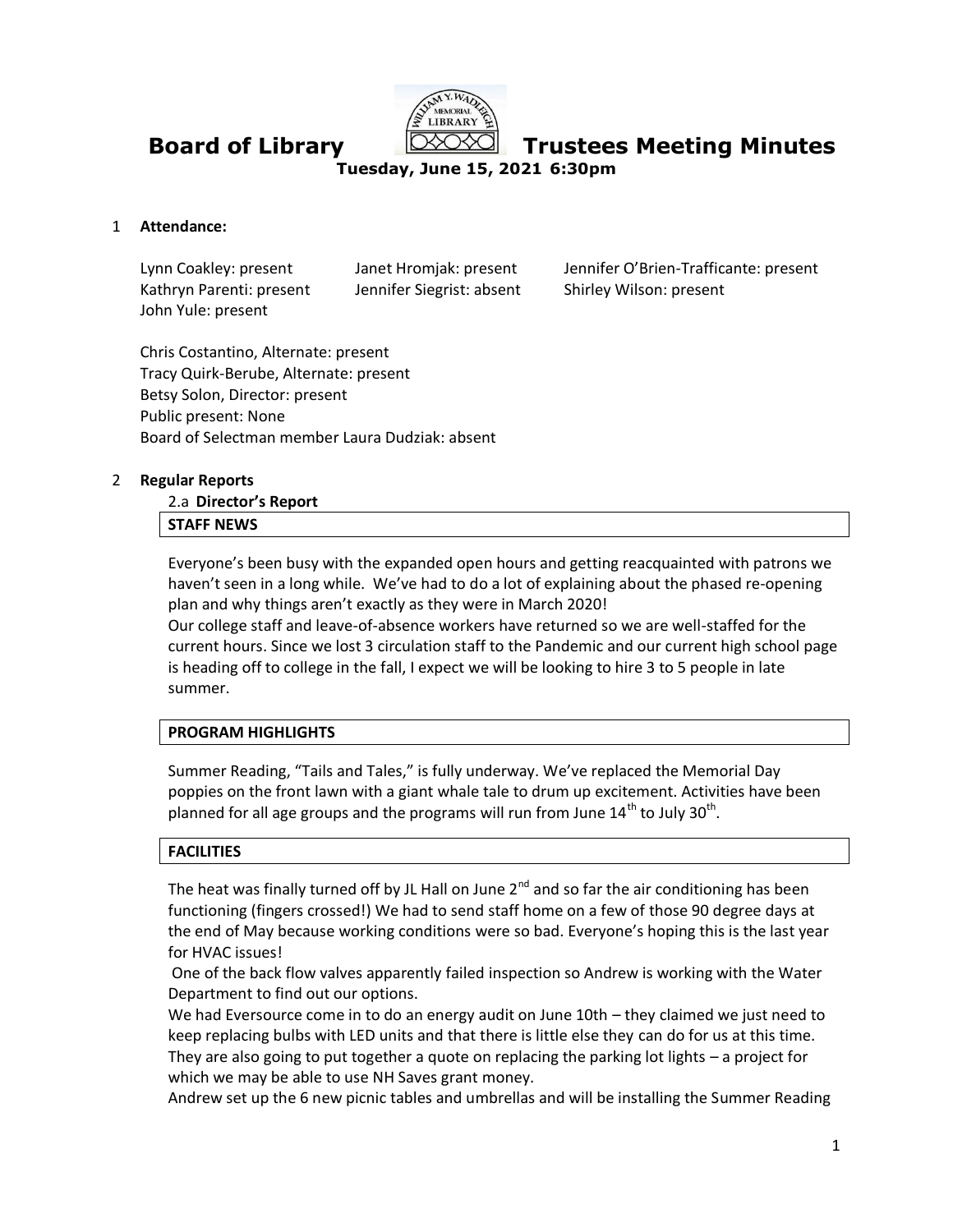tents next week.

Tina Philbrick reported at this week's Department Head meeting that rooms in Town Hall are booking quickly since the library meeting rooms are not available – folks are now realizing how much the library space has been used!

#### **OTHER NEWS**

The ARPA Funds allocated for Milford by the State Library in Round 1 of the grant process should arrive in mid-July (\$2,766) – the outdoor tables and new Playaway collection are already big hits. The second round of grant requests are due in late August.

The annual Town BBQ will be held on August 4th from noon to 2pm – all library staff and trustees are welcome to attend. RSVP forms will probably come out in July. Respectfully Submitted,

Betsy Solon

#### 2.b **Review and approve minutes from 5/18/21**

Shirley motioned to approve the minutes from  $5/18/21$  as presented. John seconded the motion. All approved.

#### 2.c **Treasurer's report**

- Motion by Jennifer and seconded by Shirley to accept \$7,741 in gifts/grants. All approved
- The town has \$20K in 2020 appropriations to return to us. It was decided to put it in the Trustee Fund with a note that it will go to the Building Fund in 2022.
- Question are there over expenditures that may be an issue? No per Betsy.
- No other questions on reports.

#### 3 **New business**

- a. CIP forms due 6/29 Janet volunteered to complete them and send them to Kathy for submittal.
- b. Update bylaws adding an item about meeting remotely being tabled until September.
- c. Library calendar update Library will be closed 12/24/21 and 12/25/21.

d. Air quality testing – motion made by Lynn and seconded by Kathy to have the Indoor Dr perform an air quality test for \$895.

e. Other new business – Wage survey – Trustees decided not to purchase the wage survey the town is involved in, but instead to take advantage of Hooksett's offer to let us use their copy, and we get one from the Library Association as well.

### 4 **Public Questions and Comments**

There were no public comments.

### 5 **Old business**

- 5.a American Rescue Plan Act Update Our HVAC at \$739,905 would fit in with this. NH libraries are getting \$1.2M total. Tracy volunteered to work on the forms and get them to Kathy for submittal.
- 5.b Roof/skylight update Estimate of \$41,419.52 from Milestone. We'll use \$20K from the Keyes Fund donation and take the remaining from the Trustee Fund. Motion made by Lynn and seconded by Janet. All approved.